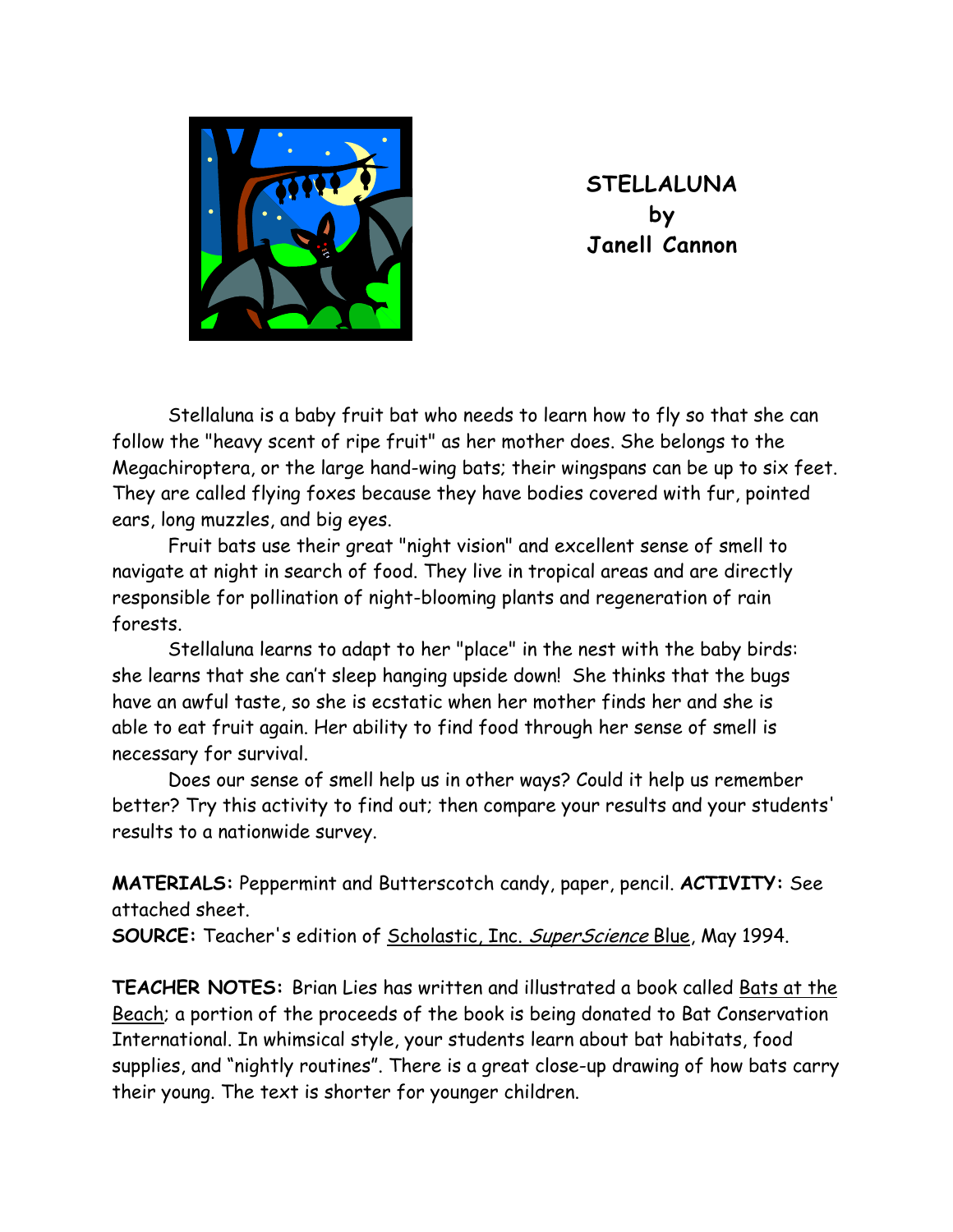## **STANDARDS:**

**BSL:** 1.1, 1.3, 1.5, 1.6, 5.2, 5.4, 6.1, 12.3 **NCTM:** 4d, 6c, 6d **SCS:** A1, A2, C1, C3, H2

Cannon, Janell. Stellaluna. Harcourt Brace and Company, New York, 1993. ISBN#0- 15-280217-7.

Lies, Brian. Bats at the Beach. Houghton Mifflin Company, Boston, 2006. ISBN-13: 978-0-618-55744-8.